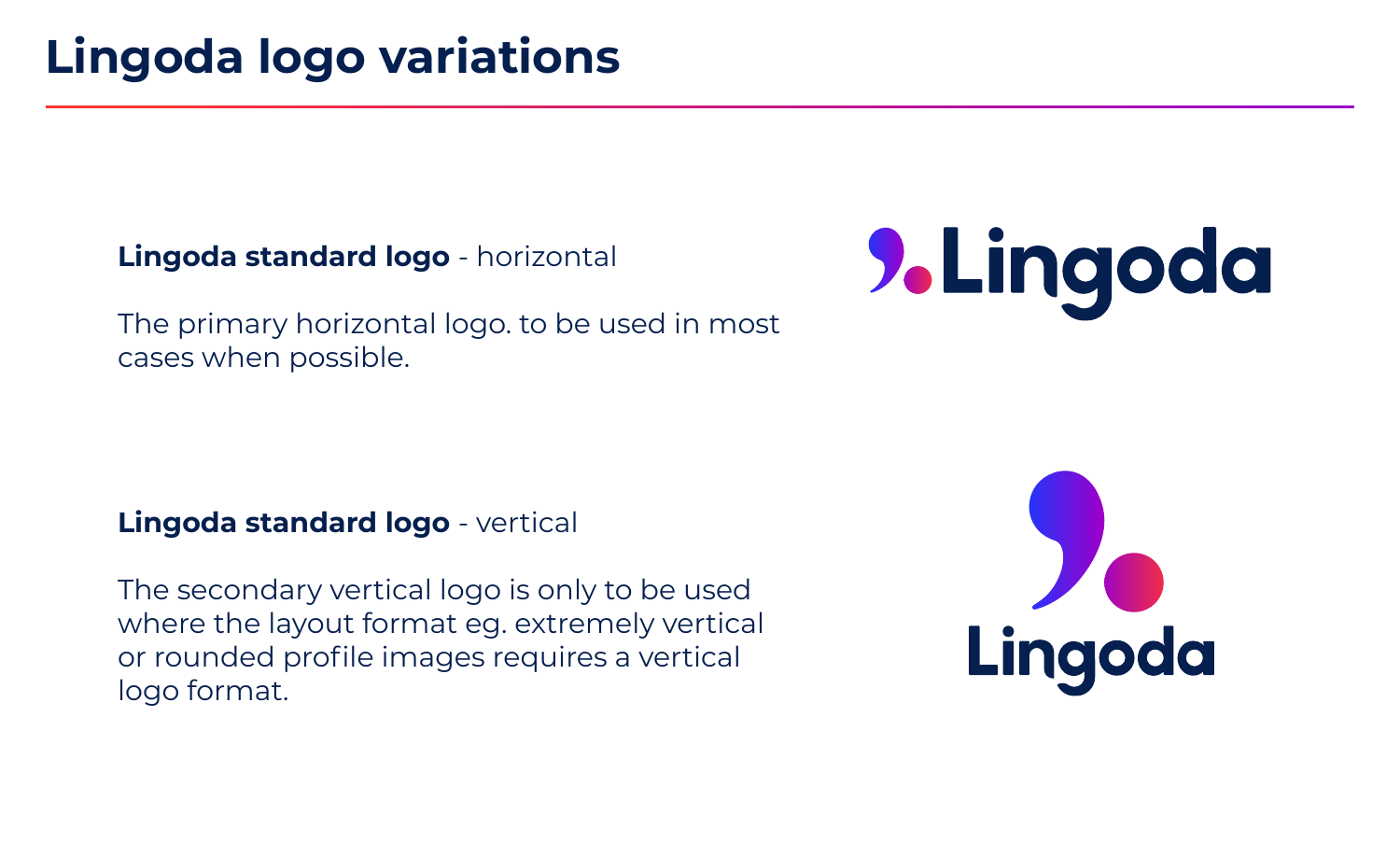**coloured logo** only use on white background

**white logo**







only use on coloured background or photography

# **S. Lingoda**



## **Lingoda logo colour variations**

Both of the Lingoda logo formats can be used in coloured or white version depending on the medium and background.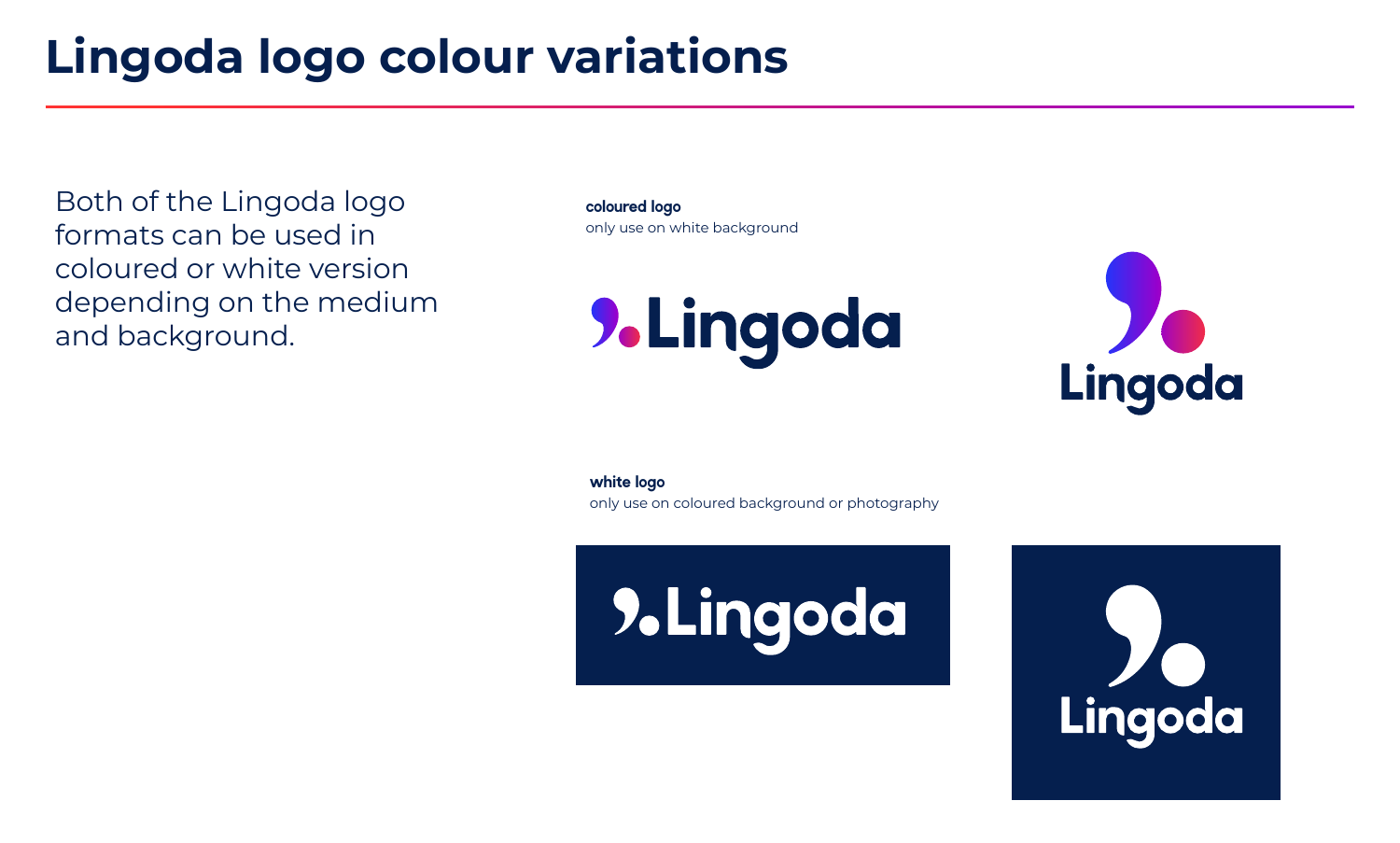### **Primary horizontal logo:**

The minimum empty space around the logo is based on the dot of the brandmark on all directions.

### **Secondary vertical logo:**

The minimum empty space around the logo is based on the 'o' from the Lingoda letters on all directions.





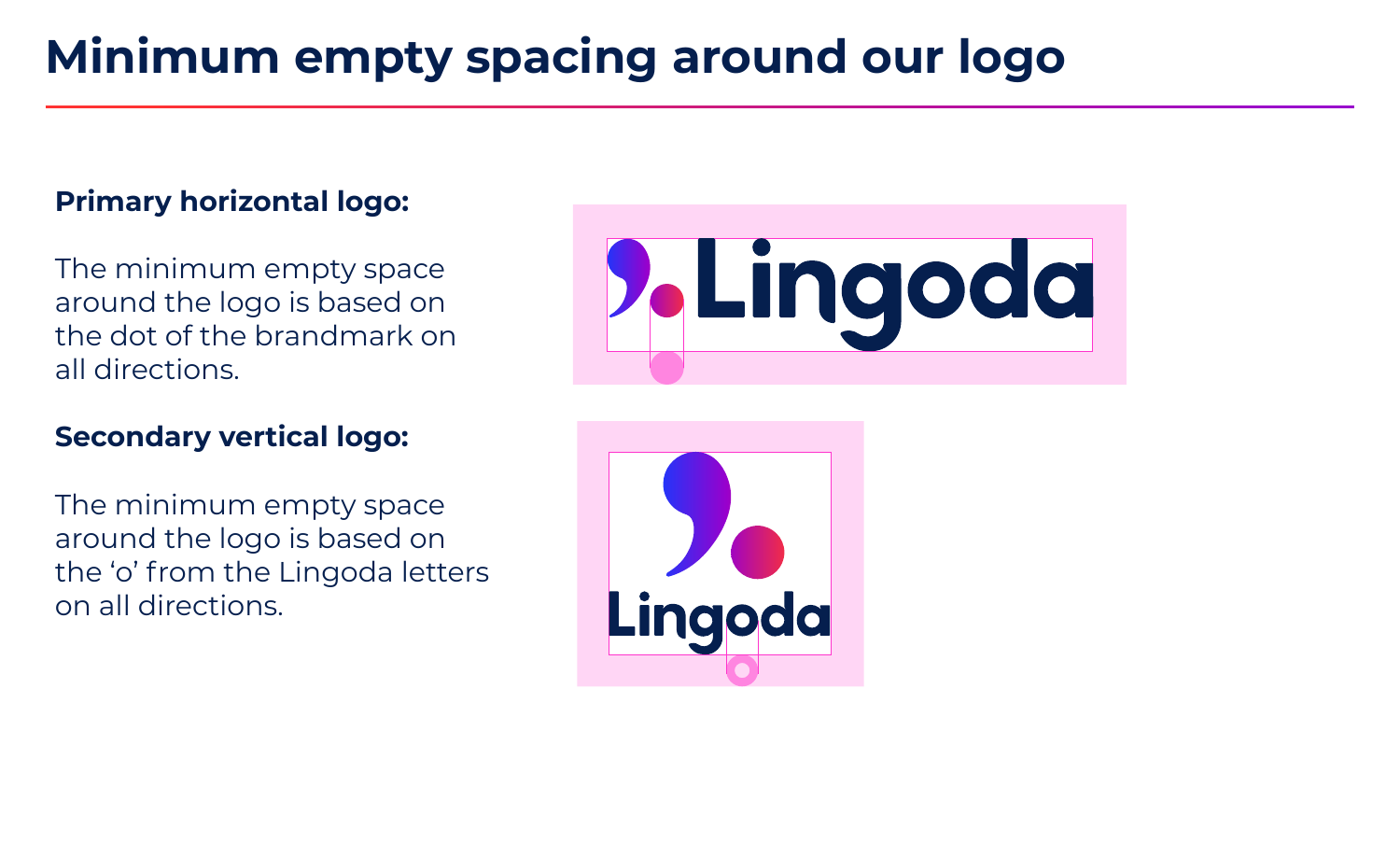





Always use the coloured logo horizontal on white background and with its defined colours.



Always use the white version of our logo on



coloured background.





Always use the white version of our logo on photographic background.